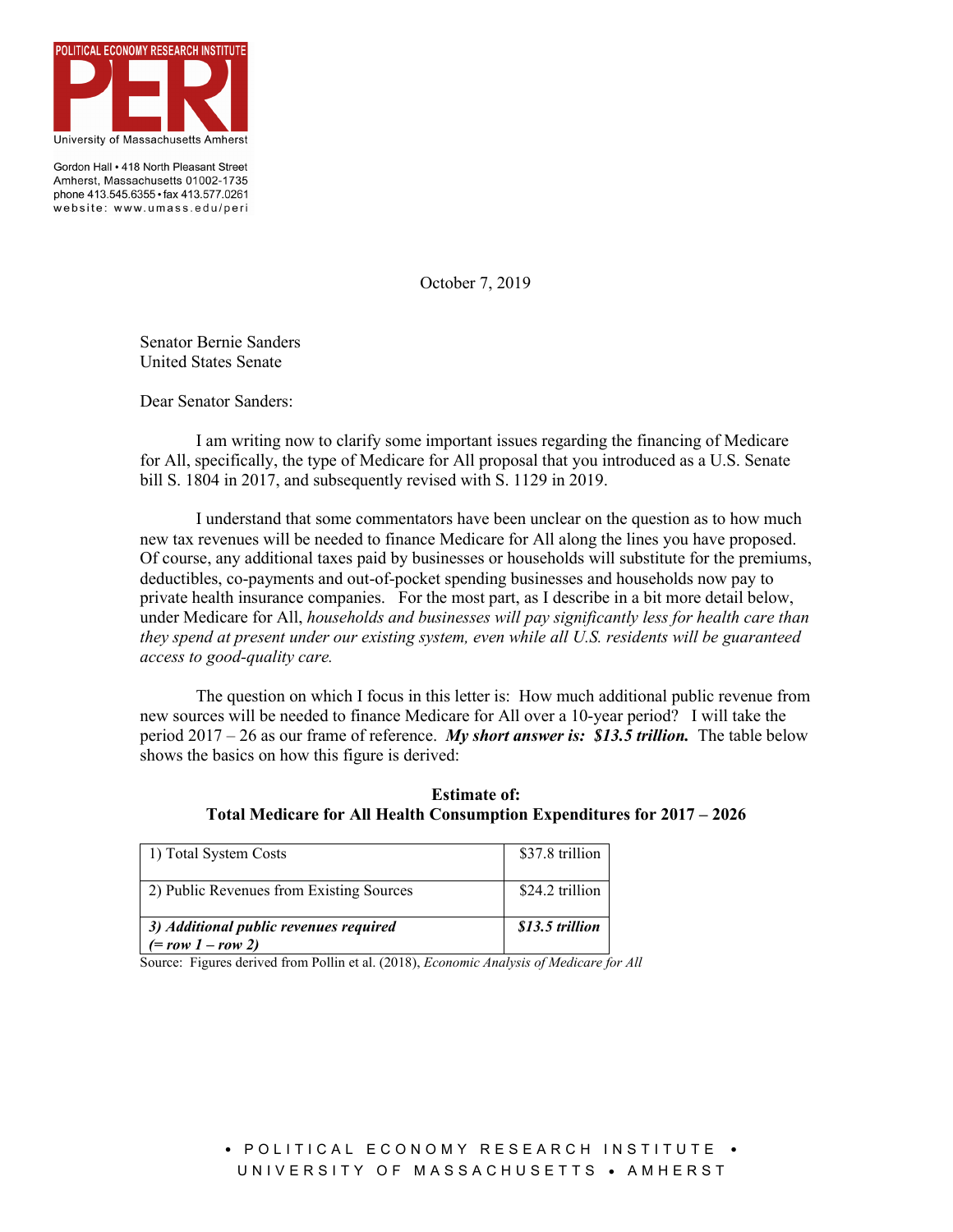In what follows, I will provide more detail as to how I derive this estimate. In fact, the basics are quite simple, even while there are many detailed matters that must be worked through before one can become clear on the main findings. In briefly addressing these issues here, I will refer to the November 2018 study I published with co-authors, *Economic Analysis of Medicare*  for All.<sup>[1](#page-1-0)</sup> The figures in our study are based on your 2017 bill before the U.S. Senate and utilize primarily 2017 data for generating cost estimates. However, the basic findings of our study as regards financing Medicare for All would not be significantly altered through focusing on your 2019 Senate bill and through incorporating the most recent 2018 data.

## **Current U.S. Health Care Costs and Cost Estimate of Medicare for All**

As of 2017, the U.S. was spending \$3.24 trillion on Health Consumption Expenditures (other than public health programs). Our study estimates the potential increase in health care demand as well as the potential cost savings through Medicare for All as follows:

*Increased Demand for Health Care Services*. To provide good-quality health care for all U.S. residents under Medicare for All, our study estimates that overall health care demand will rise by about 12 percent relative to current utilization levels. This is a relatively high-end estimate, which draws from both our own analysis of the relevant evidence as well as that of Professor Kenneth Thorpe of Emory University. By comparison, the 2018 study by Charles Blahous of the Mercatus Institute estimated that overall utilization would rise by 11.3 percent under Medicare for All.

*Potential Cost Savings.* We estimate that, through implementation of Medicare for All, overall U.S. health care costs could fall by about 19.2 percent relative to the existing system. The most significant sources of cost savings will be in the areas of: 1) administration (9.0 percent savings in total system costs); and 2) pharmaceutical pricing (5.9 percent of total system costs).

*Overall System Costs.* With Medicare for All generating both increased overall demand in the range of 12.0 percent and cost savings of about 19.2 percent, total Health Consumption Expenditures would fall from \$3.24 trillion to \$2.93 trillion. As such, Medicare for All could reduce U.S. Health Consumption Expenditures by about 9.6 percent while also providing goodquality health care coverage for all U.S. residents.

*System Costs as Share of GDP*. We estimated that Health Consumption Expenditures, at \$2.93 trillion, would equal 15.8 percent of U.S. GDP for 2017. We further estimate that, under Medicare for All, total U.S. health care costs could remain roughly constant as a share of GDP, that is, remaining at 15.8 percent of GDP over  $2017 - 2026$ . We then work from the GDP projections of the Centers for Medicare and Medicaid Services (CMS) to establish the level of Health Consumption Expenditures that will take place under Medicare for All relative to continuing to operate U.S. health care through our existing system. Working with these CMS projections for  $2017 - 2026$ , we conclude that Medicare for All would produce savings of \$5.11 trillion relative to our existing system—that is, the CMS projection of total costs under our existing system would be \$42.90 trillion over 2017 – 2026, whereas we project Medicare for All would cost \$37.79 trillion. These figures are summarized in Table S8 below, taken from our study.

<span id="page-1-0"></span><sup>1</sup> Robert Pollin, James Heintz, Peter Arno, Jeannette Wicks-Lim and Michael Ash (2018) *Economic Analysis of Medicare for* All: [https://www.peri.umass.edu/publication/item/1127-economic-analysis-of](https://www.peri.umass.edu/publication/item/1127-economic-analysis-of-medicare-for-all)[medicare-for-all.](https://www.peri.umass.edu/publication/item/1127-economic-analysis-of-medicare-for-all) Our study was peer-reviewed by 11 eminent researchers in the field. Their full set of comments, including criticisms, are also posted online.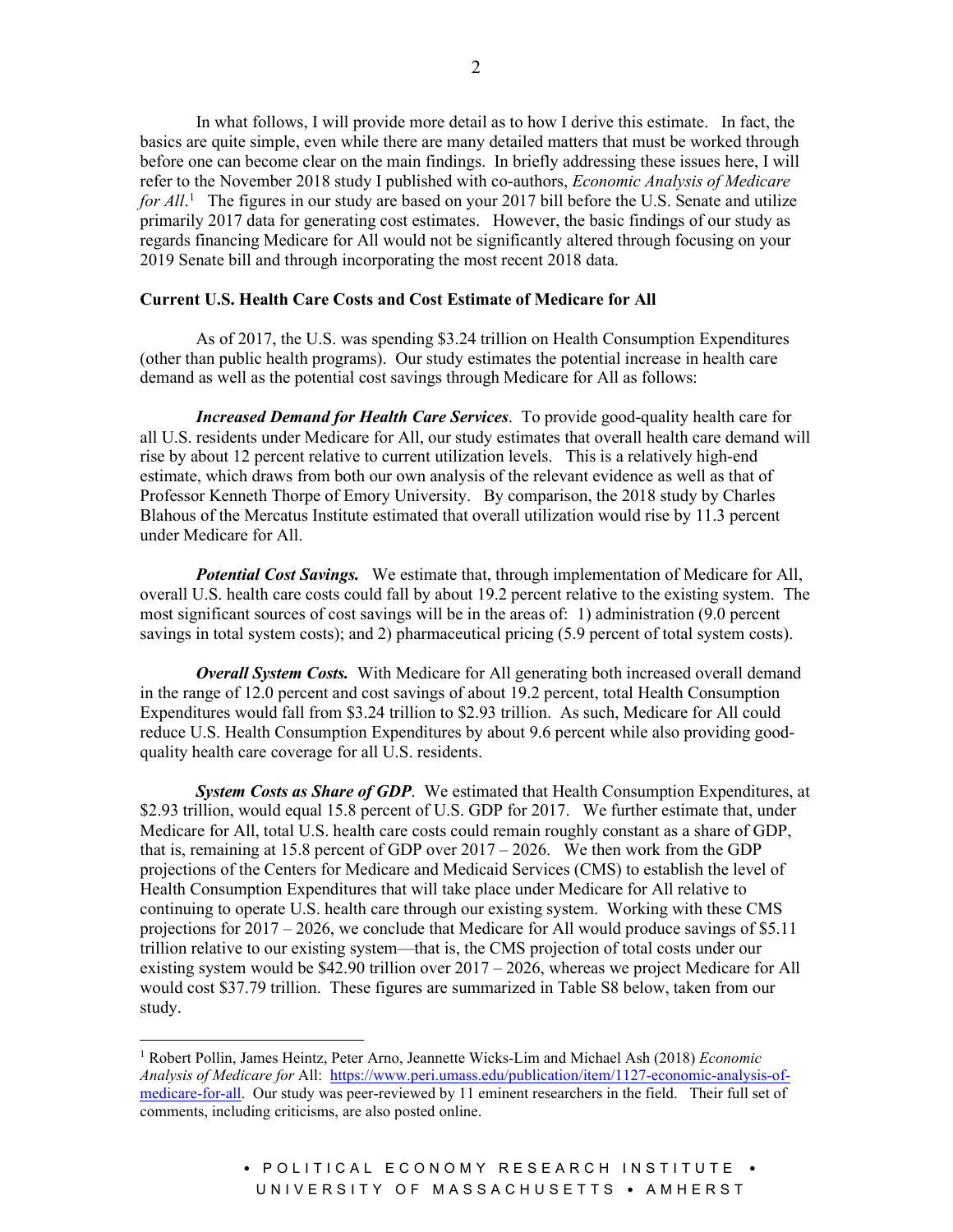#### **TABLE S8 Summary Figures: Comparative U.S. Health Consumption** Expenditure Projections, 2017 - 2026 CMS Projection of cumulative Health Consumption \$42.90 trillion Expenditures under existing system PERI projection of cumulative Health Consumption \$37.79 trillion **Expenditures under Medicare for All** Cumulative 10-year savings through Medicare for All \$5.11 trillion Cumulative 10-year savings, as % of cumulative GDP 2.1% of GDP

#### **Financing Medicare for All**

1. *Existing public funding sources.* There will be two sources of financing for Medicare for All. The first is the same public health care revenue sources that presently provide over 60 percent of all US. health care financing. This figure for 2017 was \$1.88 trillion. These revenue sources fund Medicare, Medicaid, the Defense Department and other federal health coverage programs.<sup>[2](#page-2-0)</sup> Given our estimate that the overall costs of Medicare for All will be \$2.93 trillion, the system therefore needs to raise an additional \$1.05 trillion from new revenue sources. Table S.3 below from our study, summarizes this result:

## **TABLE S3** Additional Public Revenues Required to Finance Medicare for All, 2017

| 1. Cost of full universal coverage under Medicare for All | \$2.93 trillion |
|-----------------------------------------------------------|-----------------|
| 2. All current public sources of financing                | \$1.88 trillion |
| 3. Additional financing required<br>$(=rows 1-2)$         | \$1.05 trillion |
|                                                           |                 |

**Contact Controller Actual Ave** 

*2. Raising the additional \$1.05 trillion in revenue as of 2017.* There are multiple ways through which the U.S. federal government could raise \$1.05 trillion in additional revenues to finance Medicare for All. Our study provided a set of illustrative financing proposals that, in combination, could generate \$1.08 trillion as of 2017, thus providing a revenue surplus of about 1 percent for the system that year, given that only \$1.05 trillion would be required. Your own staff produced another paper, "Options to Finance Medicare for All."<sup>[3](#page-2-1)</sup> This paper provided a revenue projection over 10 years at \$18.1 trillion, an average, therefore over the 10-year period of \$1.8 trillion per year.

# • POLITICAL ECONOMY RESEARCH INSTITUTE • UNIVERSITY OF MASSACHUSETTS • AMHERST

<span id="page-2-0"></span> $2$  Under S. 1804, the Veterans Administration would remain as a separate and fully financed entity. We nevertheless have built into our cost estimates that VA expenditures will rise by the same 12 percent rate as a component of overall Health Consumption budget under Medicare for All.

<span id="page-2-1"></span><sup>3</sup> <https://www.sanders.senate.gov/download/options-to-finance-medicare-for-all?inline=file>